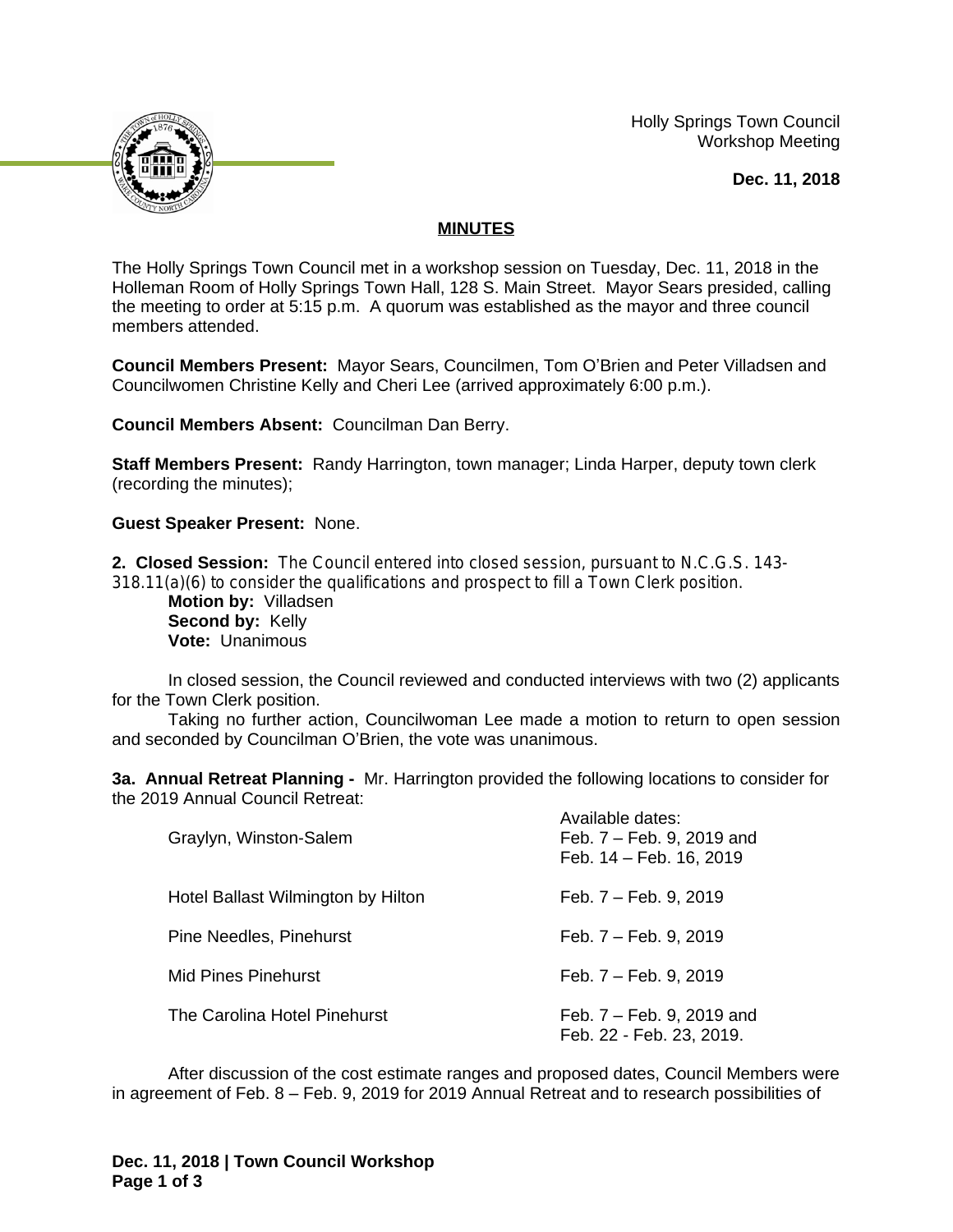Washington Duke in Durham and the Carolina Inn in Chapel Hill for the location of 2019 Annual Council Retreat.

Mr. Harrington reviewed and asked the Council's feedback on the following potential retreat topics:

### **Kickoff Speaker:**

- Population and demographic trends that will impact the future of Holly Springs
- Dr. Jim Johnson (UNC-CH Kenan-Flagler Business School)

# **Strategic Planning:**

- Finalize/approve vision and priorities
- Develop initiatives/objectives for priorities

#### **FY2020 Budget Outlook**

- Revenue outlook
- Potential budget issues (operating and capital)

# **Transportation Bond Projects**

• Path forward and next steps

#### **Parks and Recreation Bond Capacity**

- Review survey results
- Receive guidance on next steps

# **Future of the Village District**

- $\bullet$  242 Main
- The Block
- Considerations for future downtown development/investment

# **Town Legislative Priorities**

#### **Other Potential Topics Identified by Mayor & Council**

- Affordable housing
- Campaign season strategies
- Integrative systems
- Technology
- Economic development Team/Incentives
- Events, parades
- Marketing the Town
- Employee management, support, and training.

Mr. Harrington said that some of these topics could be workshops in CY 2019 calendar meetings.